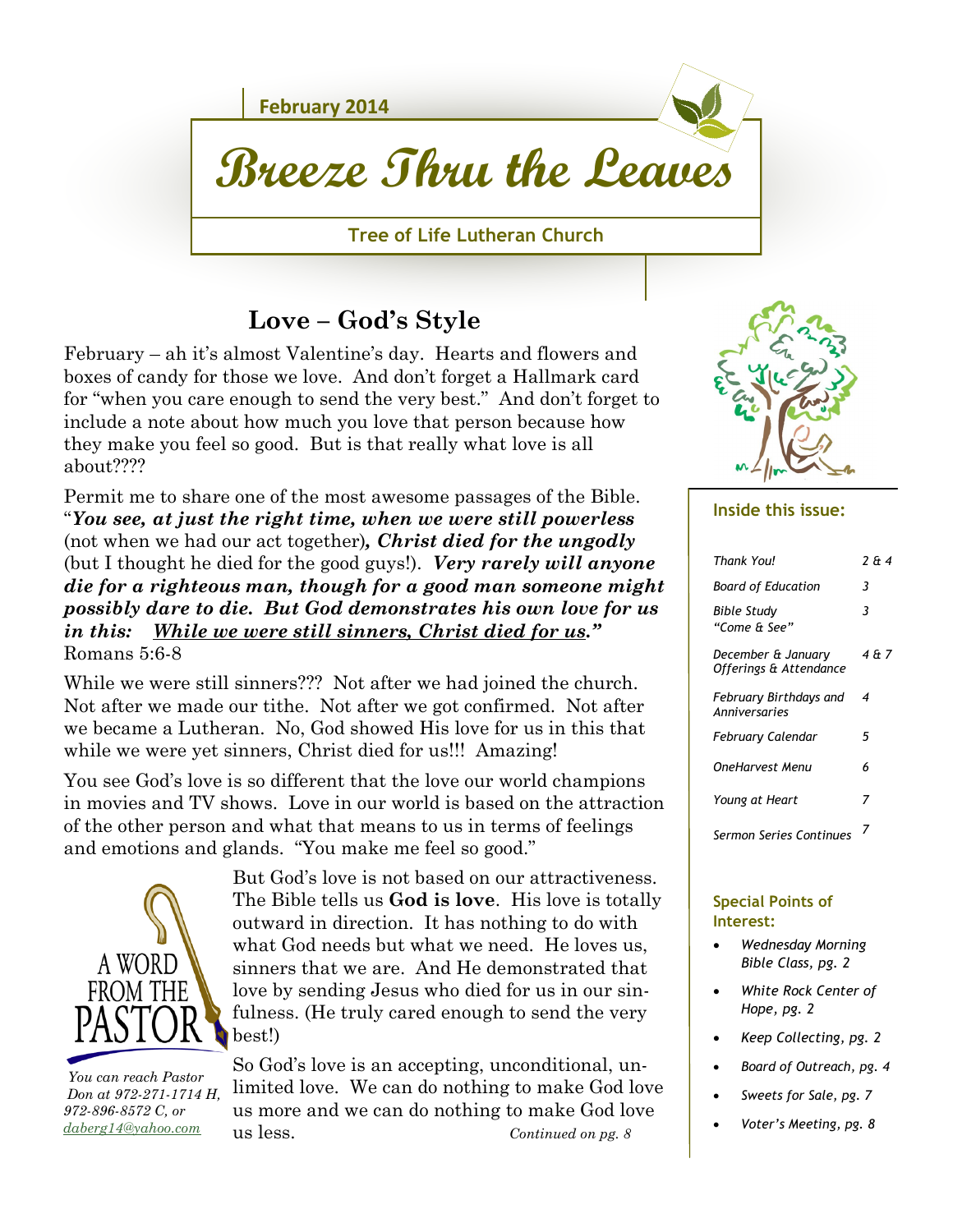# Thank you!

#### *Dear Tree of Life Family,*

*Words cannot express how grateful we are for each and every one of you. Your phone calls, cards, love, thoughts and prayers for our family has helped ease the pain and sorrow we have felt since Dan's unexpected passing. Thank you all from the bottom of our hearts.*

> *Love in Christ, Cheryl Rodrigues, Ryan Williamson & Betty Woods*

Jody Cody would like to thank everyone for their cards and prayers during her husband's surgery. He had a successful hip surgery and is doing well.

## White Rock Center of Hope

White Rock Center of Hope managed to weather through some changes this year and it made it a little more difficult to carry out our mission. However, we did a pretty good job and served over 800 children. Mind you, we do not receive bicycles or fancy electronics to give these children, they have to be happy to receive a basketball (but we ran out this year) or a Barbie doll and we make sure they have crafts to do and books to read! Can you imagine how excited some of these kids really are??? Some are not so pleased or even appreciative, but for the most part we feel good about what we can do. Several ladies from our churches knit or crochet hats all year long and we gave away 845 hats.

We want to thank everyone who contributed to White Rock this year and especially to our Youth who helped us set up the toys and also donated food. You are appreciated and loved.

## Thursday Morning Bible Class Switches to Wednesday

The Wednesday morning Bible Class, led by Pastor Berg, continues its study of "The Odyssey Of St. Paul" by Dr. Paul Maier. Filmed entirely on location in Israel, Syria, Asia Minor, Greece, and Italy, this tour covers the life of the Apostle Paul from his birth in Tarsus to his schooling in Jerusalem and conversion on the road to Damascus. All the stations on his mission journeys follow, as well as his arrest in Jerusalem, imprisonment, and shipwreck voyage to Rome. A running commentary by Dr. Paul Maier makes this both a visual delight and an extremely vivid learning experience.

## Keep Collecting

Please save Campbell's Soup labels for Young at Heart. In addition to Campbell's Soup, we also collect the following labels: BIC products, Dannon Danimals, Glad storage bags, Pepperidge Farms, Post cereals, Prego, Pop Secret, SpaghettiOs, Swanson broth, V8 beverages. The complete list of products is posted in the information center. You may place your labels in the box beside our church mailboxes.

Also, bring your soft drink can tabs. Jill Estilow collects them to benefit St. Jude's Children's Hospital. You may put them in her mailbox or there is a small container behind the coffee pot.



Page 2 Breeze Thru the Leaves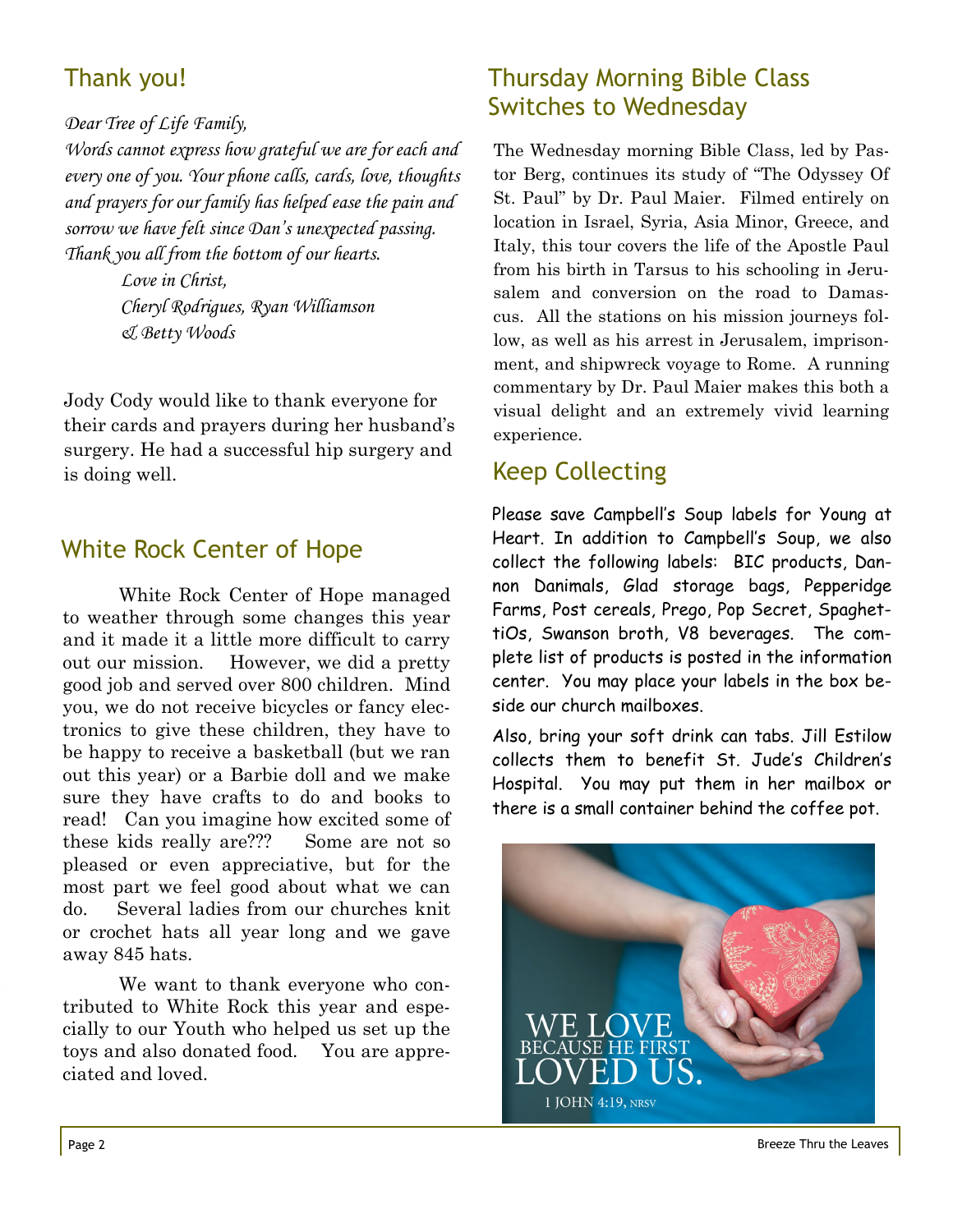## From the Board of Education

dates for 2014 activities:

- Easter Celebration/Egg Hunt set for Saturday, April 12th from 10am-12pm
- End of Sunday School year celebration dated May18th
- Mary Mobley has the Summer Sunday school materials to be used for this summer. There will be a sign up table for volunteers for summer Sunday school which begins on May 25th
- VBS is planned for July 7th through the 11th. The theme is Gangway to Galilee.
- Rally Day: Aug 24th
- Fall Festival: Oct 25th
- Christmas Celebration: Dec 14th

#### Bible Studies:

Senior Youth: Life's Big Questions, God's Big Answers by Alles, Brad (has 13 chapters). Should last until the end of April maybe even end of school year. Depends on how much to cover each week. The book was purchased through CPH.

### Correspondence from our "Adopted" Seminary Students

As many of you know we have for some time been supporting seminary students Mark Harris and Timothy Anas with a portion of our Mission Tithe. There are letters from them posted on the Information Center in the Fellowship Hall. Please stop by to read them and see what these fine gentlemen are doing and learning.

# Bible Class "Come & See" The Board of Education has set tentative **Continues On The Gospel Of John**

Interest and excitement remain high for the Bible class each Sunday at 9:00 a.m. Come and See! Come and sit and listen. Come and learn. Come and enjoy meeting Jesus through the words of John. The course booklet was written by Pastor Don and designed with you in mind.

- February 2 The Third Sign & Affirmation of Jesus' Sonship, John 5:1-47
- February 9 Fourth & Fifth Signs, First I Am-- Bread of Life, John 6:1-71
- February 16 Feast of Booths, I am Light of the World, Sixth Sign, Healing of Blind Man John 7:1-9:41
- February 23 I am Good Shepherd & Door, Seventh Sign, Raising of Lazarus, Plot to Kill Jesus, Triumphal Entry, John 10-12
- March 2 **Part Two: Glory Revealed To Disciples** Foot Washing, Glorification, I Am Way, Truth & Life, Promise of The Counselor, John 13-14
- March 9 I Am True Vine, Jesus' Love & World's Hatred, Coming Hour, High Priestly Prayer, John 15-17
- March 16 The Arrest & Trial, Crucifixion, Burial, John 18-19
- March 23 Resurrection & **The Epilogue**, John 20 and 21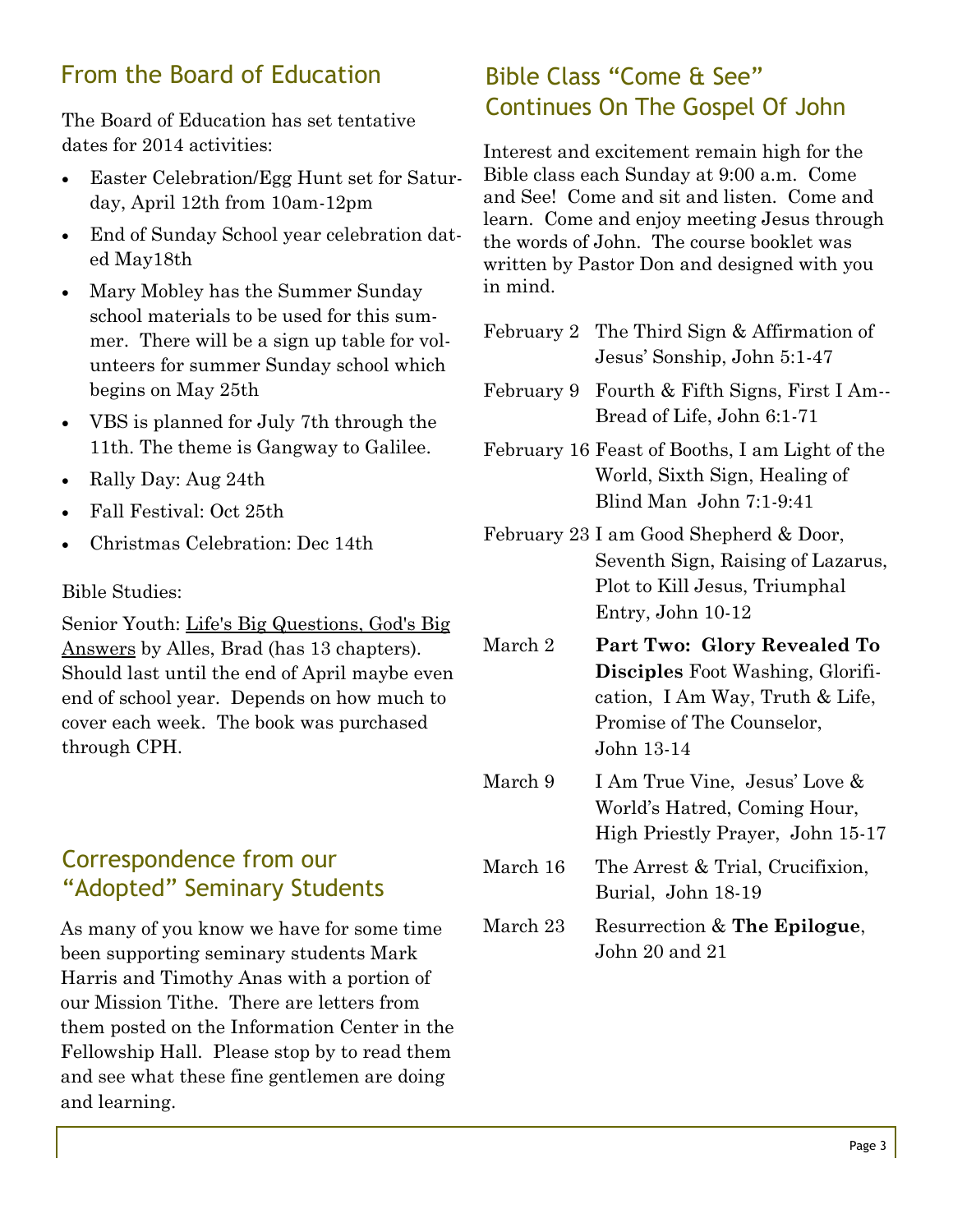

|                     | $2 - 6$  |
|---------------------|----------|
| Karry Hill          |          |
| Jan Keitch          | $2 - 7$  |
| Mary Ellen Matzek   | $2 - 7$  |
| Kenneth Brown       | $2 - 8$  |
| Sam Grant           | $2 - 8$  |
| <b>Betty Nixon</b>  | $2 - 13$ |
| Katie Jander        | $2 - 14$ |
| Sidi Daboh          | $2 - 18$ |
| Paul Denton         | 2-22     |
| <b>Jill Estilow</b> | 2-24     |
| Kathy Logan         | $2 - 25$ |
| <b>Haley Melton</b> | $2 - 26$ |
| Shannon Murphy      | $2 - 26$ |
| Matthew Dalrymple   | $2 - 28$ |
|                     |          |



Steven & Merita Hurst 2-5-72 Mike & Linda Angelbeck 2-14-96 Lynn & Pam Hinkel 2-14-69 Paul & Kimberly Denton 2-16-11

## Board of Outreach

The Board of Outreach met on January 19, 2014 to discuss plans for the year.

First off…a banner has been ordered for the framework in front, which will display Sunday School and Service times. This banner will be on display when there are no special events taking place and to encourage passerby's to "come on in" and hear the Word of God and fellowship with the members of Tree of Life.

We are looking at the first week in April…that would be April 6, 2014 to host our Auction/Baked Potato Lunch. Discussion was made to have the proceeds go to one of our member families who might need financial assistance.

Also up for discussion was the continuation of Dinner and a Movie or other events for the sole purpose of fellowship with one another…to be continued!

## Thank you!

Those who helped prepare the sanctuary for Christmas and put decorations away for next year are certainly appreciated: Kara, David, Katie and Bryan Jander; Pastor and Judy Berg; Jerry Matzek; Ken and Betty Nixon; Ted and Jan Keitch; Dale Hunter. Many thanks for your time and muscle.

#### Lee Wilson

P.S. Our apologies if we have left anyone off of this list. We appreciate your help too!

| <b>DATE</b> | <b>SS</b> | Worship                  | General<br><b>Offering</b> | Growing<br>To the<br><b>Future</b> | <b>Mission</b><br><b>Tithe</b> |
|-------------|-----------|--------------------------|----------------------------|------------------------------------|--------------------------------|
| 1/5/14      | 36        | 69                       | $$5,308*$                  | \$580                              | \$531                          |
| 1/12/14     | 46        | 88                       | \$8,647*                   | \$400                              | \$865                          |
| 1/19/14     | 49        | 79                       | $$2,921*$                  | \$300                              | \$292                          |
| 1/26/14     | 44        | 80                       | $*$ \$8,132                | \$500                              | \$813                          |
|             |           | <b>Total for January</b> | $$25,008*$                 | \$1,780                            | \$2,501                        |

### Offerings and Attendance for January

\*Planned for each week—\$4,738; Planned for in January—\$18,952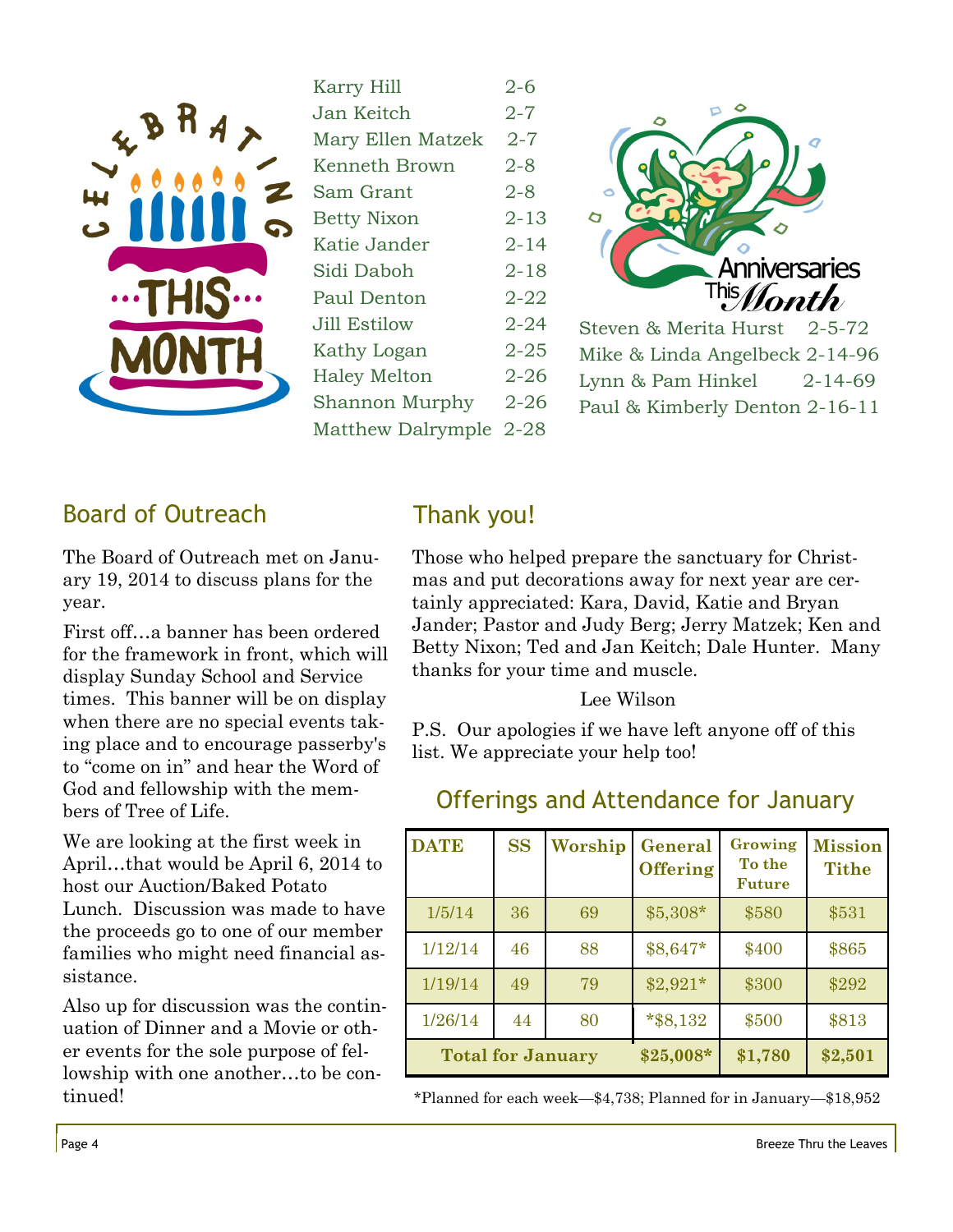### Sermon Series Continues

#### **THIS IS THE CHURCH**

| Feb 2-Fools For Christ                         | 1 Corinthians 1:18-31 |
|------------------------------------------------|-----------------------|
| Feb 9-Empowered Weaklings 1 Corinthians 2:1-12 |                       |
| Feb 16-Baby Christians                         | 1 Corinthians 3:1-9   |
| Feb 23-Divine Dwellings                        | 1 Corinthians 3:1-23  |
| March 2-Perfect Pastors                        | 1 Corinthians 4:1-5   |



### Offerings and Attendance for December

| <b>DATE</b>               | <b>SS</b> | 11:00 | General<br><b>Offering</b> | Growing<br>To the<br><b>Future</b> | <b>Mission</b><br><b>Tithe</b> |
|---------------------------|-----------|-------|----------------------------|------------------------------------|--------------------------------|
| 12/1/13                   | 39        | 83    | $$5,854*$                  | \$1,250                            | \$585                          |
| 12/8/13                   | 28        | 52    | $$2,985*$                  | \$200                              | \$299                          |
| 12/1513                   | 47        | 98    | $$4,678*$                  | \$800                              | \$468                          |
| 12/22/13                  | 22        | 71    | $$3,654*$                  | \$300                              | \$365                          |
| 12/29/13                  | 24        | 61    | \$5,205                    | \$400                              | \$521                          |
| <b>Total for December</b> |           |       | $$22,376*$                 | \$2,950                            | \$2,238                        |

\*Planned for each week—\$4,738; Planned for in December—\$23,690

#### Young at Heart News

 Young at Heart would really like to thank the members of this congregation for their generous giving to our "Angel Tree" project. As always, our first commitment is to our college students and they will be receiving their \$10.00 gift card when they return to classes. Christy was able to deliver 54 cards (\$540.00) to Good Samaritan this past week. What a blessing you gave to many people and it is greatly appreciated by everyone involved.

 If you missed our meeting last week; boy did you miss a good one!!! Just sayin'!!!!

However, here is your chance to **"mark your calendars"** for some very important upcoming events.



Remember our 'Undie Sundays'??? Now you have the opportunity for the whole month of February to gather in the laundry and bring us many pairs of socks and underwear for children and adults. There is also a great need for men's t-shirts. This is for Good Samaritans of Garland.

 A very special date is February 11th and we will be eating out at JJ's Diner at Northwest Dr. and Easton/Ferndale Rd. at 11:30 A.M. We have reservations and want you to invite as many guests as you can PAY for. (just kidding) Just make sure they can pay for their own.

 Also be sure to mark MARCH 11th for a very special outing with Young at Heart. We have been invited to return to Christian Care Center for a wonderful luncheon. If you were lucky enough to go last year, you know what a treat this was. There will be a signup sheet on the bulletin board and please plan to attend again.